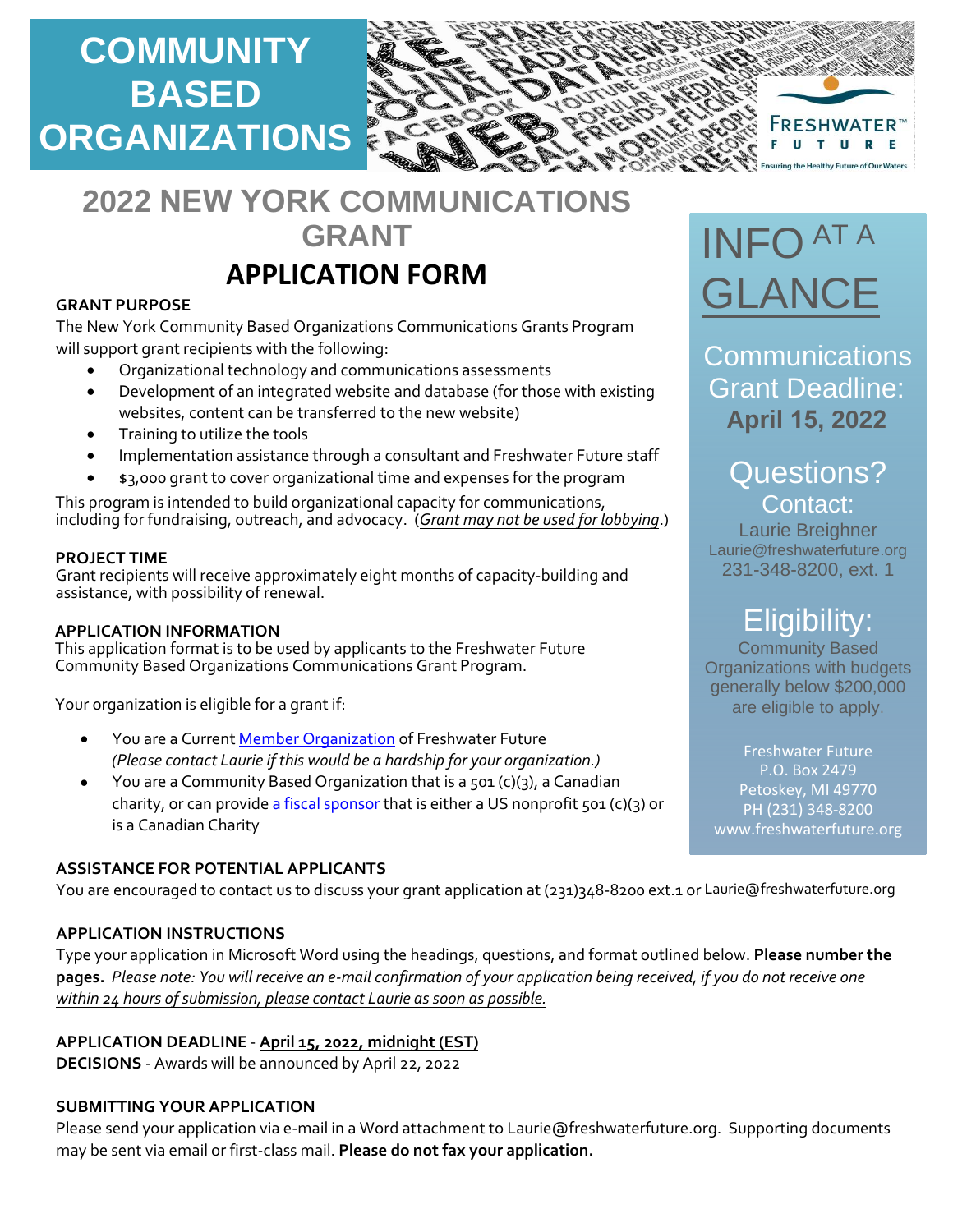### **A. Applicant Information**

Organization Name: Name of Project Coordinator: Street Address: City, State/Province, Zip/Postal Code: Telephone No.: E-mail Address: Website:

Sponsor Organization Name: Sponsor Contact Name: Sponsor Street Address: Sponsor City, State/Province, Zip/Postal Code: Sponsor Telephone No.: Sponsor E-mail Address: Sponsor Website:

### **A. Project Title**

Please limit your Project Title to **12 or fewer words**. The Project Title should be descriptive of the goal you are trying to accomplish with your project.

### **B. Abstract**

Provide a 200-350 word summary of the goals for this program. Make your summary easy for an outside reader to understand and please limit your summary to **200 words or less**.

### **D. Description of Project**

- 1. What community water issue(s) does your project address?
- 2. How will a new website and integrated database help your organization reach its goals?
- 3. Is the project located in the watershed of the Great Lakes?